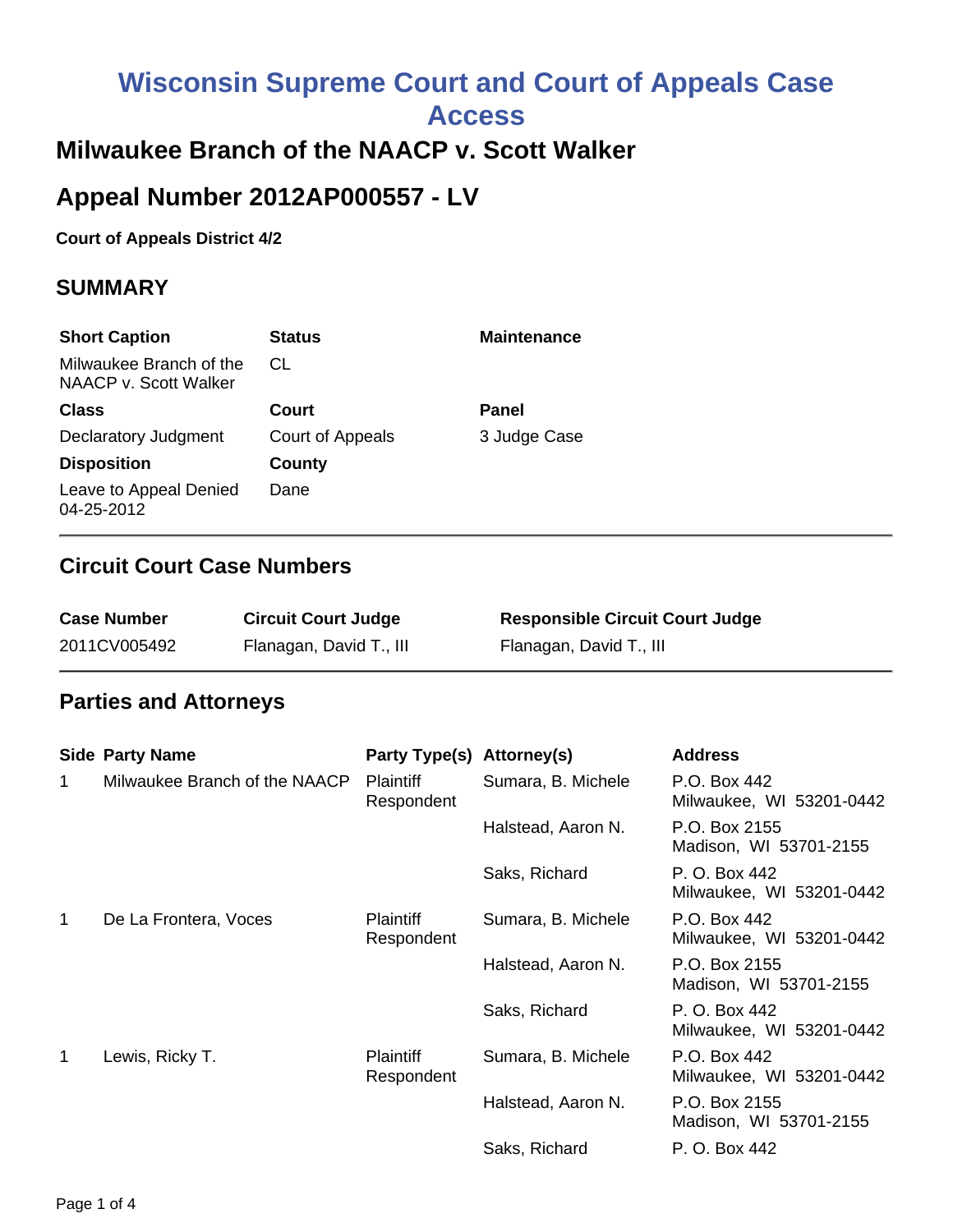|   |                     |                                |                    | Milwaukee, WI 53201-0442                  |
|---|---------------------|--------------------------------|--------------------|-------------------------------------------|
| 1 | Platt, Jennifer T.  | <b>Plaintiff</b><br>Respondent | Sumara, B. Michele | P.O. Box 442<br>Milwaukee, WI 53201-0442  |
|   |                     |                                | Halstead, Aaron N. | P.O. Box 2155<br>Madison, WI 53701-2155   |
|   |                     |                                | Saks, Richard      | P. O. Box 442<br>Milwaukee, WI 53201-0442 |
| 1 | Wolfe, John J.      | <b>Plaintiff</b><br>Respondent | Sumara, B. Michele | P.O. Box 442<br>Milwaukee, WI 53201-0442  |
|   |                     |                                | Halstead, Aaron N. | P.O. Box 2155<br>Madison, WI 53701-2155   |
|   |                     |                                | Saks, Richard      | P. O. Box 442<br>Milwaukee, WI 53201-0442 |
| 1 | Anderson, Carolyn   | <b>Plaintiff</b><br>Respondent | Sumara, B. Michele | P.O. Box 442<br>Milwaukee, WI 53201-0442  |
|   |                     |                                | Halstead, Aaron N. | P.O. Box 2155<br>Madison, WI 53701-2155   |
|   |                     |                                | Saks, Richard      | P. O. Box 442<br>Milwaukee, WI 53201-0442 |
| 1 | Brownlee, Ndidi     | <b>Plaintiff</b><br>Respondent | Sumara, B. Michele | P.O. Box 442<br>Milwaukee, WI 53201-0442  |
|   |                     |                                | Halstead, Aaron N. | P.O. Box 2155<br>Madison, WI 53701-2155   |
|   |                     |                                | Saks, Richard      | P. O. Box 442<br>Milwaukee, WI 53201-0442 |
| 1 | Fumbanks, Anthony   | <b>Plaintiff</b><br>Respondent | Sumara, B. Michele | P.O. Box 442<br>Milwaukee, WI 53201-0442  |
|   |                     |                                | Halstead, Aaron N. | P.O. Box 2155<br>Madison, WI 53701-2155   |
|   |                     |                                | Saks, Richard      | P. O. Box 442<br>Milwaukee, WI 53201-0442 |
| 1 | Garland, Johnnie M. | <b>Plaintiff</b><br>Respondent | Sumara, B. Michele | P.O. Box 442<br>Milwaukee, WI 53201-0442  |
|   |                     |                                | Halstead, Aaron N. | P.O. Box 2155<br>Madison, WI 53701-2155   |
|   |                     |                                | Saks, Richard      | P. O. Box 442<br>Milwaukee, WI 53201-0442 |
| 1 | Lane, Danetta       | <b>Plaintiff</b><br>Respondent | Sumara, B. Michele | P.O. Box 442<br>Milwaukee, WI 53201-0442  |
|   |                     |                                | Halstead, Aaron N. | P.O. Box 2155<br>Madison, WI 53701-2155   |
|   |                     |                                | Saks, Richard      | P. O. Box 442<br>Milwaukee, WI 53201-0442 |
| 1 | McClintock, Mary    | <b>Plaintiff</b><br>Respondent | Sumara, B. Michele | P.O. Box 442<br>Milwaukee, WI 53201-0442  |
|   |                     |                                | Halstead, Aaron N. | P.O. Box 2155<br>Madison, WI 53701-2155   |
|   |                     |                                | Saks, Richard      | P. O. Box 442<br>Milwaukee, WI 53201-0442 |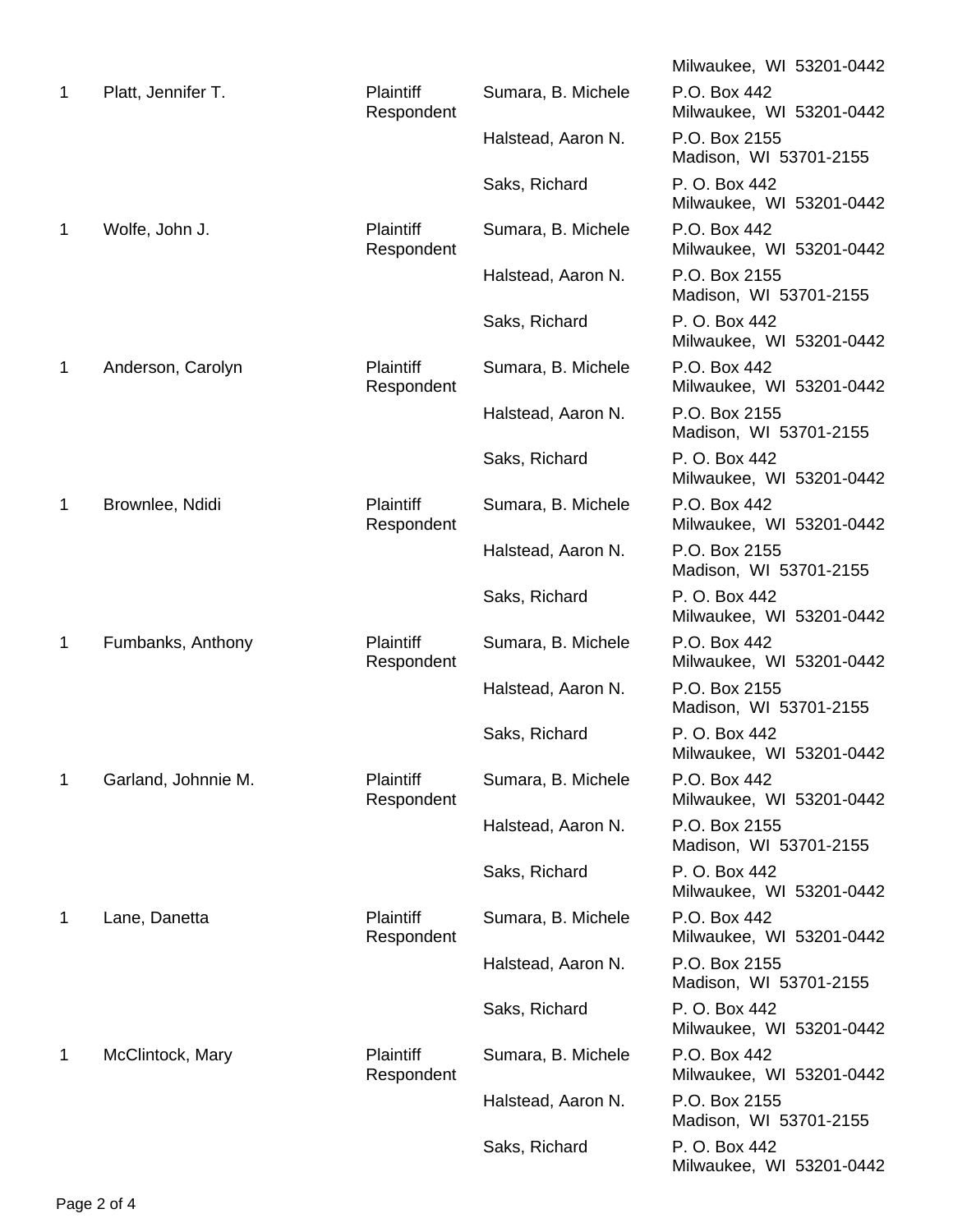| Rodriguez, Alfonso G. | <b>Plaintiff</b><br>Respondent | Sumara, B. Michele                    | P.O. Box 442<br>Milwaukee, WI 53201-0442  |
|-----------------------|--------------------------------|---------------------------------------|-------------------------------------------|
|                       |                                | Halstead, Aaron N.                    | P.O. Box 2155<br>Madison, WI 53701-2155   |
|                       |                                | Saks, Richard                         | P. O. Box 442<br>Milwaukee, WI 53201-0442 |
| Torres, Joel          | <b>Plaintiff</b><br>Respondent | Sumara, B. Michele                    | P.O. Box 442<br>Milwaukee, WI 53201-0442  |
|                       |                                | Halstead, Aaron N.                    | P.O. Box 2155<br>Madison, WI 53701-2155   |
|                       |                                | Saks, Richard                         | P. O. Box 442<br>Milwaukee, WI 53201-0442 |
| Williams, Antonio K.  | <b>Plaintiff</b><br>Respondent | Sumara, B. Michele                    | P.O. Box 442<br>Milwaukee, WI 53201-0442  |
|                       |                                | Halstead, Aaron N.                    | P.O. Box 2155<br>Madison, WI 53701-2155   |
|                       |                                | Saks, Richard                         | P. O. Box 442<br>Milwaukee, WI 53201-0442 |
| Walker, Scott         | Defendant<br>Petitioner        | Means, Steven P.                      | P.O. Box 7857<br>Madison, WI 53707-7857   |
|                       |                                | Bellavia, Thomas C.                   | P.O. Box 7857<br>Madison, WI 53707-7857   |
|                       |                                | Benedon, Carrie M.                    | P. O. Box 7857<br>Madison, WI 53707-7857  |
|                       |                                | Kawski, Clayton Patrick P.O. Box 7857 | Madison, WI 53707-7857                    |
| Barland, Thomas       | Defendant<br>Petitioner        | Means, Steven P.                      | P.O. Box 7857<br>Madison, WI 53707-7857   |
|                       |                                | Bellavia, Thomas C.                   | P.O. Box 7857<br>Madison, WI 53707-7857   |
|                       |                                | Benedon, Carrie M.                    | P. O. Box 7857<br>Madison, WI 53707-7857  |
|                       |                                | Kawski, Clayton Patrick P.O. Box 7857 | Madison, WI 53707-7857                    |
| Nichol, Gerald C.     | Defendant<br>Petitioner        | Means, Steven P.                      | P.O. Box 7857<br>Madison, WI 53707-7857   |
|                       |                                | Bellavia, Thomas C.                   | P.O. Box 7857<br>Madison, WI 53707-7857   |
|                       |                                | Benedon, Carrie M.                    | P. O. Box 7857<br>Madison, WI 53707-7857  |
|                       |                                | Kawski, Clayton Patrick P.O. Box 7857 | Madison, WI 53707-7857                    |
| Brennan, Michael      | Defendant<br>Petitioner        | Means, Steven P.                      | P.O. Box 7857<br>Madison, WI 53707-7857   |
|                       |                                | Bellavia, Thomas C.                   | P.O. Box 7857<br>Madison, WI 53707-7857   |
|                       |                                | Benedon, Carrie M.                    | P. O. Box 7857<br>Madison, WI 53707-7857  |
|                       |                                |                                       |                                           |